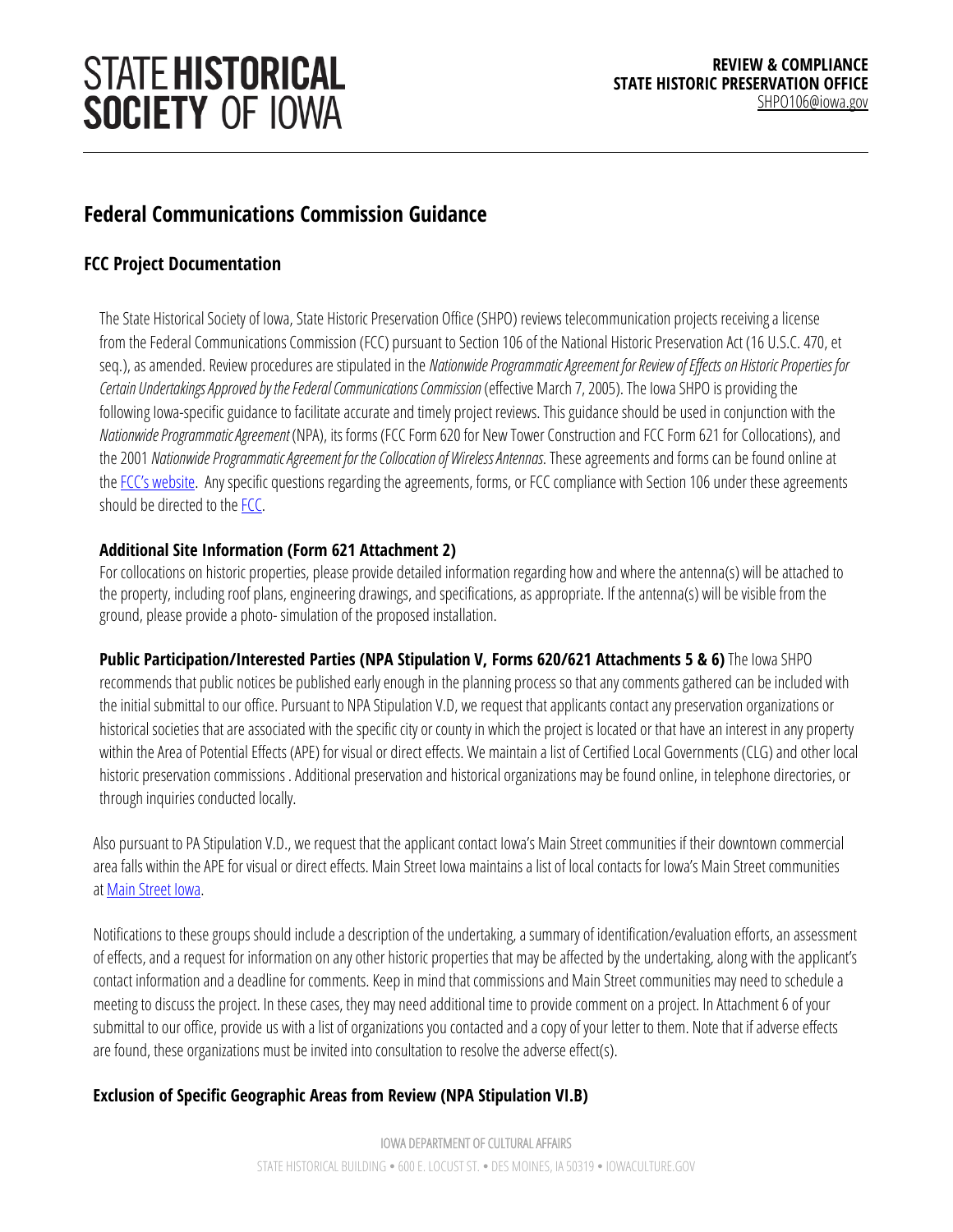The Iowa SHPO has not identified any geographical areas to be excluded from review for direct or visual effects. Please refer to the NPA for specific kinds of projects that are excluded from SHPO review.

### **Area of Potential Effects (APE) (NPA Stipulation VI.C, Forms 620/621 Attachment 7)**

For certain undertakings, the APE for visual effects provided by the NPA may be inadequate. For example, in dense urban areas, the APE could be reduced due to intervening buildings interrupting the viewshed. In expansive rural areas, the APE could be enlarged due to flat landscape and lack of vegetation. If the applicant adjusts the APE for visual effects, the adjusted APE must be described and justified in a narrative explanation provided in Attachment 7.b of the submission packet. The adjusted APE should also be delineated on appropriate maps (preferably 7.5 min USGS topographic quadrangle maps) included with the submission packet.

#### **Properties in APE for Visual Effects (NPA Stipulation VI.D.1, Forms 620/621 Attachment 8)**

As part of the NPA, the identification and evaluation of historic properties in the APE for visual effects requires the applicant to review records available at SHPO. The Iowa Site Inventory is open to the public for review Monday through Friday from 9am until 4:30pm, except on State holidays. If you are unable to review the inventory in person, you can request a list of properties for any given municipality or for a rural area in a county. A fee will be charged for Iowa Site Inventory database searches conducted by SHPO staff. The base fee is \$30/hour, with one hour minimum charged and 30-minute increments thereafter. Paper copies or digital PDF files of individual Iowa Site Inventory files can also be obtained for a per-page fee of 25¢. Please email SHPO Inventory Coordinator Berry Bennett (Berry.Bennett@iowa.gov) with specific database or copy requests. Be sure to mention that the database search is for the purposes of a Section 106 FCC undertaking.

It is important to note that many areas of the state have incomplete or no survey information. Iowa Site Inventory database reports provide the following eligibility recommendations: "Listed on NRHP", "Determination of Eligibility", "Opinion of Eligibility", "Not Eligible", "Contributingin a District" (or "a Potential District"), "Not Contributing in a District" (or "a Potential District"), "More Research Recommended", "No Opinion", or "Not Evaluated". In some cases, no recommendation is made and that line of the databasereport is left blank. Unless noted as "Not Eligible" or "Not Contributing in a Potential District", all properties given an Iowa Site Inventory number should be *consideredeligiblefor inclusioninthe NationalRegisterof HistoricPlaces for thepurposesofSection106review.*Applicants should use the most recent eligibility recommendation made by a consultant and/or the SHPO eligibility recommendation for compiling their lists for Attachment 8. In many cases, it may be advantageous to obtain a copy of the Iowa Site Inventory file or review associated survey reports to understand the evaluations provided. Please understand that somerestrictions may apply. The SHPO Inventory Coordinator can assist you in determining whether a survey report exists.

As part of a good faith effort to identify historic resources in the APE for visual effects, we recommend a field survey of the APE conducted by a consultant meeting the Secretary of the Interior's Professional Qualifications Standards (36 CFR Part 61) for history or architectural history. If this is done, we request that Iowa Site Inventory forms be filled out for any newly identified properties and for any properties identified in Attachment 8.c as no longer being eligible for listing on the National Register. This will update our database and ensure that future reviews take into account all historic properties in a given area.

Architectural Properties listed in Attachment 8 should beidentified by name, address*, and Iowa Site Inventory Number* to facilitate our review. Please include a copy of your correspondence with the Inventory Coordinator in Attachment 8, as well. There is no need to include a copy of the Iowa Site Inventory database report in the attachment.

**Properties in APE for Direct Effects (NPA Stipulation VI.D.2, Forms 620/621 Attachment 9)** Identification and evaluation of historic properties within the APE for direct effects shall be undertaken by a professional who meets the Secretary of the Interior's Professional Qualification Standards in the appropriate discipline. Identification and evaluation relating to archaeological resources shall be performed by an individual meeting the standards for archaeology. This includes any finding that an archeological field survey is not required. The best recommended procedures for archaeological survey and reporting can be found in the *Guidelines for*